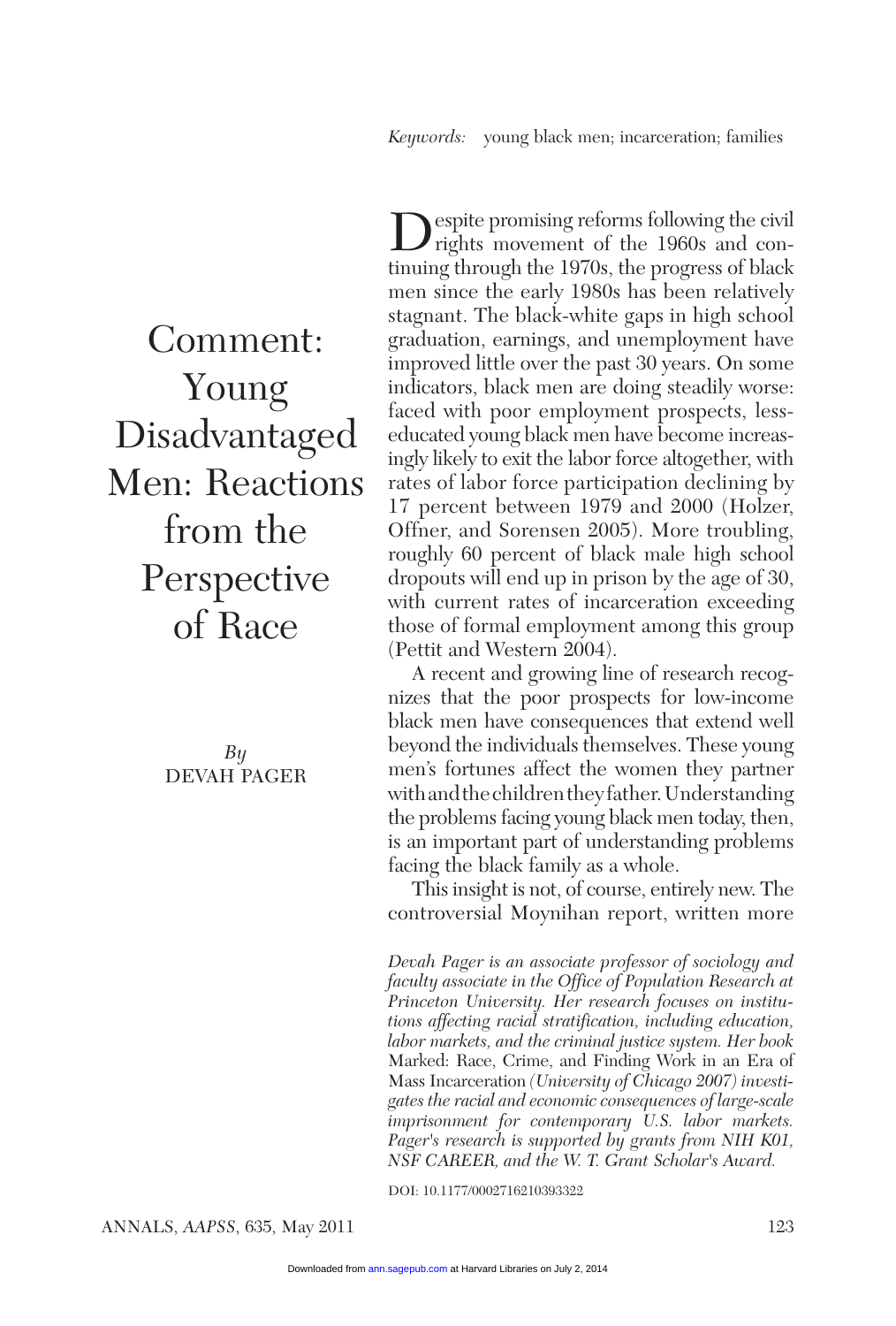than 40 years ago, pays significant attention to the problem of joblessness among young black men and its implications for rising rates of female-headed families (Moynihan 1965, 61–73). The Moynihan report was prescient in its analysis of the problems of disadvantaged black men and women, and yet what Moynihan could not have foreseen was the sharp dismantling of career ladders (Bernhardt et al. 2001); the replacement of steady, well-paying blue-collar jobs with casual, lowwage service work (Meisenheimer 1998); and the rise of mass incarceration (Western 2006). Each of these developments has intensified the barriers to economic self-sufficiency facing young less-educated men, with disproportionate consequences for African Americans.

The articles in this volume address the dilemmas of young disadvantaged men with these forces as their backdrop, examining the experiences of low-income men as workers, partners, and fathers. Each of these articles presents a crisp, lucid overview of the relevant literature, identifying what we know and where we need to learn more. In the following remarks, I offer comments on each of the articles with an emphasis on the specific dilemmas facing black men and their families.

"No Country for Young Men," by Andrew Sum and colleagues, provides a comprehensive overview of the economic status of young men. The article is full of clear, easy-to-interpret graphs that document the many ways that young men today are falling behind those of a previous generation and the growing inequalities across race and education groups in both economic fortunes and family outcomes. The analyses go beyond previous surveys of this kind to document the early consequences of this most recent Great Recession, which has intensified negative trends already under way.

This article took on a significant charge in providing such an extensive overview. Presumably by design, the authors take a largely descriptive approach, remaining silent on the various forces of supply and demand that may have produced the observed outcomes. Indeed, it would surely require a second article—if not an entire volume—to begin to explain the multitude of factors that have led to the deteriorating labor market outcomes of young non-college-educated men. At the same time, understanding the backdrop for these trends plays an important role in their interpretation. Race differences in the pathways toward human capital accumulation, for example, play an important role in our measurement and analysis of rising inequality. To take one specific case, one of the striking findings in this article is the extent to which high school graduates, not just high school dropouts, have lost ground over the past three decades. Table 5, for example, shows that median real annual earnings of 20- to 29-year-old men between 1979 and 2007 fell by nearly 18 percent for high school dropouts, but close to 29 percent for high school graduates. Other estimates—in labor force participation, for example—also show high school graduates falling steadily behind, with declines in employment to population ratios (15 percent) more similar to those of dropouts (17 percent) than those with some college (10 percent).

Without question, the educational premium now favors college graduates at the expense of those with less schooling. At the same time, there have been important composition shifts among those coded here as high school graduates that may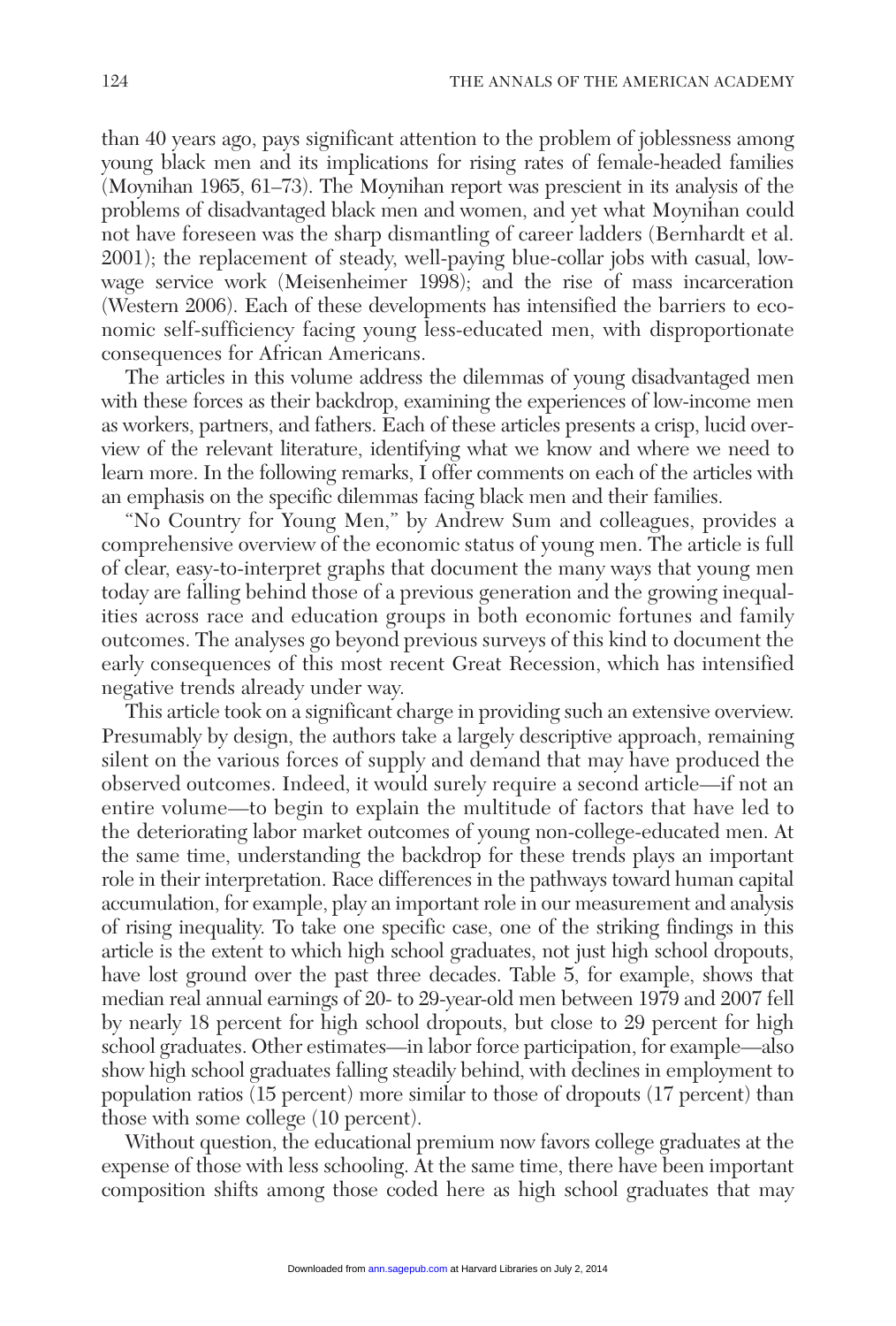affect our assessment of their relative status. In particular, these analyses count GED holders among high school graduates, thus conflating the outcomes of those who have completed traditional high school degrees with those who dropped out of high school but received an equivalency certification. The conflation of these two groups may be problematic for several reasons. First, studies of GED holders find that they are far from equivalent to high school graduates: the earnings of GED holders tend to be similar to those of dropouts, suggesting that there is little economic payoff to this particular credential (Cameron and Heckman 1993; Heckman and LaFontaine 2006). Second, the fraction of GED holders has increased over time: about 20 percent of all new high school credentials issued each year are GEDs, relative to only 2 percent in 1960 (Heckman and LaFontaine 2006; Mishel and Roy 2006). The rising prevalence of GED holders makes the comparability of this group especially relevant to assessments of trends over time. Third, the classification of high school completion is especially relevant for understanding the economic status of young black men. Indeed, black male high school completers are twice as likely to hold a GED relative to whites with nominally similar levels of schooling. Many of these young men obtained their GED while in prison (Heckman and LaFontaine 2007; Tyler 2001).<sup>1</sup> Excluding GED holders, trends show that there has been little convergence in high school graduation rates between whites and minorities over the past 35 years (Heckman and LaFontaine 2007). We thus may be overstating the losses experienced by high school graduates but simultaneously overstating the gains made by young black men. As an increasing number of young black men complete their formal schooling within prisons, taking account of any corresponding heterogeneity in outcomes becomes more important. To fully appreciate the extent of young black men's disconnection from the mainstream institutions of school and work, it is important to recognize the alternative pathways by which the credentialing process takes place, including prison GEDs and criminal records.<sup>2</sup>

The prevalence of incarceration among young less-educated black men likewise has implications for our understanding of racial disparities in employment and earnings. Typical labor force estimates, as in the current article, rely on data from the Current Population Survey (CPS). While the CPS provides some of the best labor force indicators, the sample is restricted to noninstitutionalized civilian populations. While these sampling restrictions were not of serious concern in the 1970s and 1980s, today the omission of these groups can create substantial distortions in our labor market estimates, especially in the case of less-educated black men. By 1999, on any given day, more than 10 percent of young white male dropouts and more than 40 percent of young black male high school dropouts were in prison or jail (Pettit and Western 2004). The exclusion of these large populations of low-education young men has important implications for estimates of human capital development and labor market outcomes. Research by Bruce Western and his colleagues suggests that estimates of racial disparities are substantially muted by the exclusion of incarcerated populations: adjusted unemployment rates reveal a 40 percent larger black-white disparity relative to standard labor market estimates (Western and Beckett 1999), and adjusted wage rates for black and white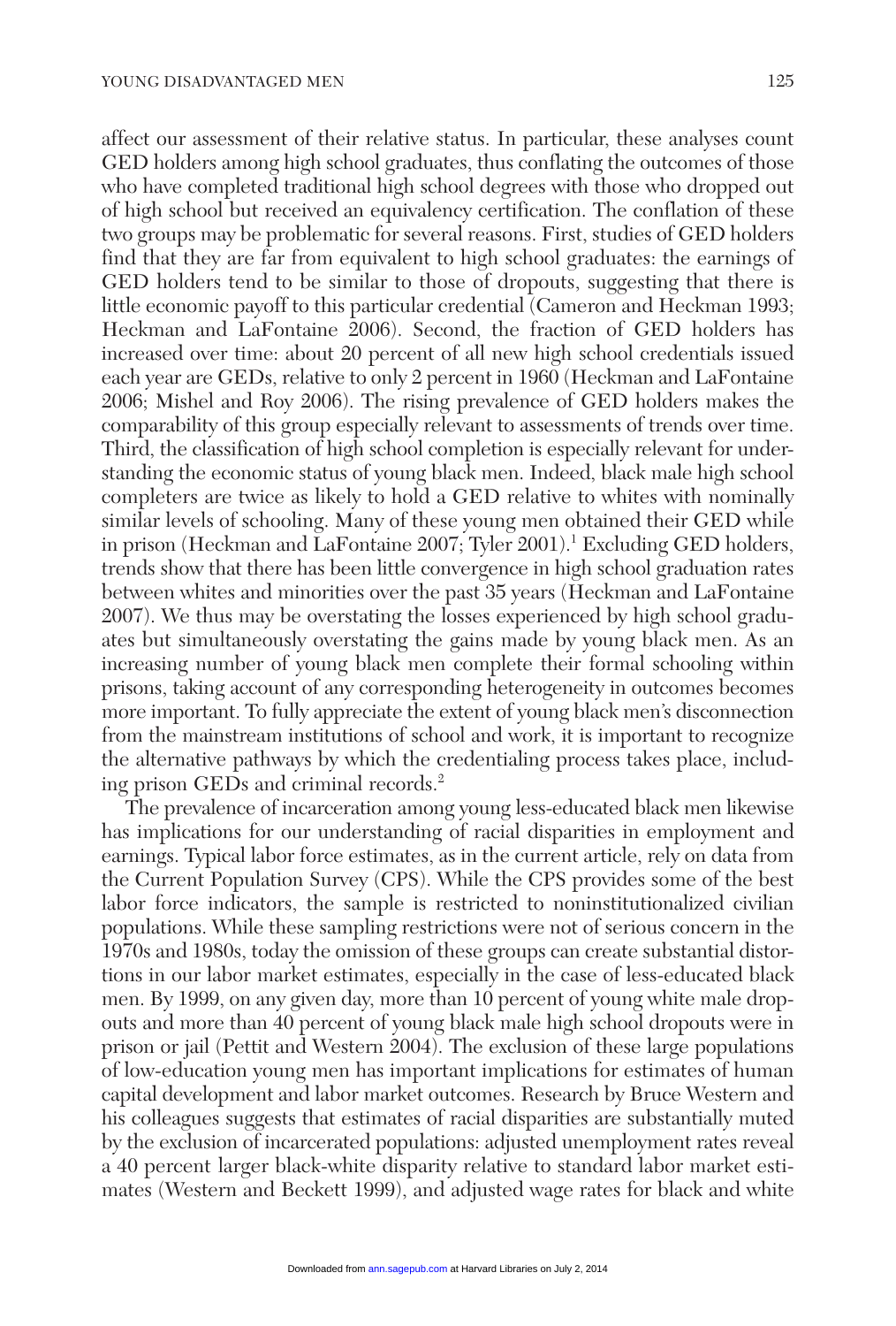workers suggest an increase in the black-white earnings gap of up to 60 percent among young men (Western and Pettit 2005).

The "invisible inequality" of excluded populations that is associated with largescale inequality adds an important dimension to our understanding of labor market indicators, particularly those related to racial disparities. Estimates of human capital formation, employment, and earnings may be overly optimistic in light of the significant population hidden from view.

The article on low-income men as partners does a beautiful job of drawing out important trends from what is only a fairly recent line of inquiry. Tach and Edin's portrait shows young, low-income men entering into parenthood at extremely early ages and courtship patterns characterized by truncated, often haphazard, pathways leading to parenthood. Family relations are further complicated by the growing incidence of multipartner fertility (Carlson, McLanahan, and England 2004), thinly stretching resources and investments across multiple contexts and further blurring the norms around responsible partnering and parenting.

Remarkably, despite these radically new configurations, low-income men continue to express relatively traditional values about family formation. The vast majority of these men believe that marriage is the best context in which to raise children, and despite the fact that most of these men become fathers before entering official unions, the majority report a commitment to building stable relationships with the mothers of their children and aspiring to marriage with their partners once certain financial and relationship conditions have been met (Edin and Kefalas 2005).

Unfortunately, these aspirational norms are often quite dissimilar from the norms guiding everyday behavior. Tach and Edin document the high levels of instability and uncertainty that characterize these young men and their partnerships. After reviewing the multitude of individual factors that contribute to these men's unstable outcomes, the authors conclude with a discussion of some of the important unintended consequences of social policies targeting low-income men. By ignoring their role "as fathers, as partners, and as members of fragile and complex families," these policies may further undermine the precarious social order of family life: for example, household income limits on government transfers may inhibit marriage, and incarceration policies disrupt families.

The regulatory framework under which low-income men and their families operate strikes me as a particularly important focus of study. Indeed, it has now become fairly standard for family researchers to consider the disruptive effects of paternal incarceration (see Comfort 2007; Western 2006; Wildeman 2010). But moving beyond this most extreme intervention, new evidence suggests that levels of punitive surveillance are far greater than we have come to appreciate. Goffman (2009) turns our attention to those young men who have not been convicted of serious crimes, but who, because of child support arrears, court fees, or other minor violations, have warrants out for their arrest. Goffman's intensive ethnographic account documents the disruptive impact of these policies for the already tenuous social relations in poor communities. Fearing detection, "wanted" men become even less likely to show up for basic responsibilities such as the birth of a child or formal employment, avoiding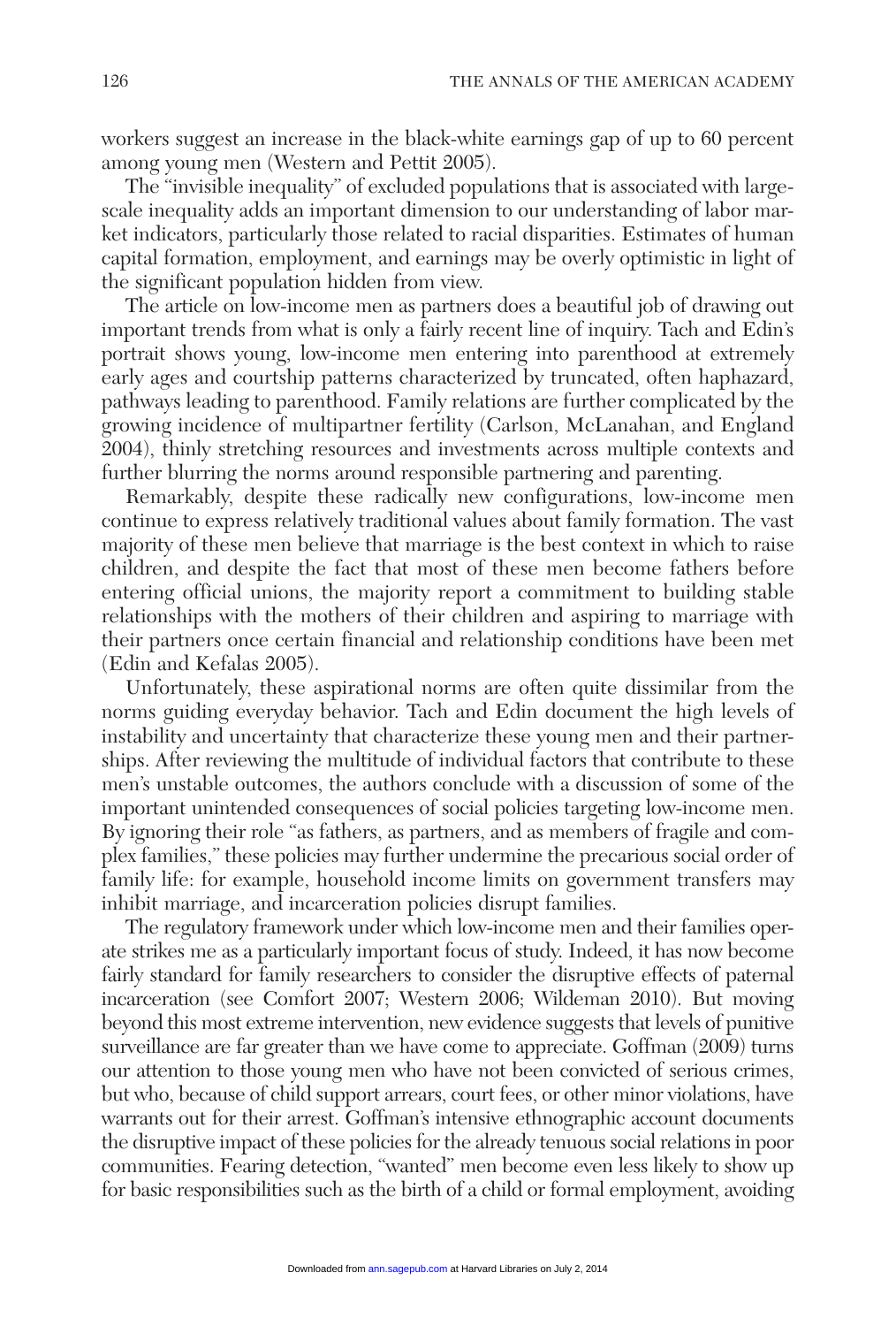regular routines or institutional environments where the police might track them down. The daily realities of getting by, staying out of jail, and staying alive complicate even the most heartfelt aspirations for traditional family life. When these are added to the burden of child support arrears and garnishment of legal pay, sometimes beyond 50 percent of legal wages (Holzer, Offner, and Sorenson 2005), the situation becomes all the more untenable. Social policies intended to discipline unruly young men can thus have perverse effects for the families and communities of which they are a part. This line of research seems especially important, as the development of effective social policies requires an appreciation not only for specific social problems but for the social systems in which those problem behaviors emerge.

In the two articles on low-income men as fathers and parents, by Berger and Langton as well as Carlson and Magnuson, the most striking picture we get is one of complexity. It has become increasingly rare for low-income children, especially African Americans, to grow up in a home with two married parents and only their biological children (Carlson and Magnuson). Parental time and resources are spread across multiple households, often characterized by frequent disruption and poorly defined norms as to how these new family configurations should best be managed.

The two articles cover a lot of ground as to the causes and consequences of father involvement. Beyond those individual attributes reliably associated with father involvement—such as age, race, education, and economic resources—Carlson and Magnuson emphasize the importance of studying families as "systems" rather than focusing on the effects of fathers in isolation. Indeed, aspects of the relationship between father and child (e.g., quantity and quality of father-child interaction and biological versus social relationship) as well as aspects of the relationship between father and mother (e.g., coparenting and gatekeeping) mediate the impact of fathers' characteristics on child well-being.

Extending the notion of families as "systems," we might also consider the local context in which the family system operates. Less attention appears to be placed on the community characteristics in which a family is located, but I wondered to what extent the prevailing expectations and experiences of fathers are in part shaped by the social demography of their neighborhoods. The urban inequality literature has well-documented wide variation in the social characteristics of neighborhoods, with the concentration of poverty, joblessness, and single-parent families exerting an independent influence on behaviors of young men and the outcomes of youth (see Sampson 1987; Wilson 1987). Add to this the intense geographic concentration of incarceration, leading to massive population removal of young black men and a churning of residents in and out of communities (Clear 2007). One study finds that high-incarceration neighborhoods in Washington, D.C., contain roughly 60 men per 100 women (Braman 2004, 86). What are the consequences of these extreme conditions for the expectations and experiences of fathers? To what extent do community norms shift as a result of changing social and demographic conditions (Harding 2007)? Tach and Edin cite several studies suggesting a responsiveness of marriage to prevailing local conditions. Might norms about fatherhood be similarly affected by variable or changing community characteristics?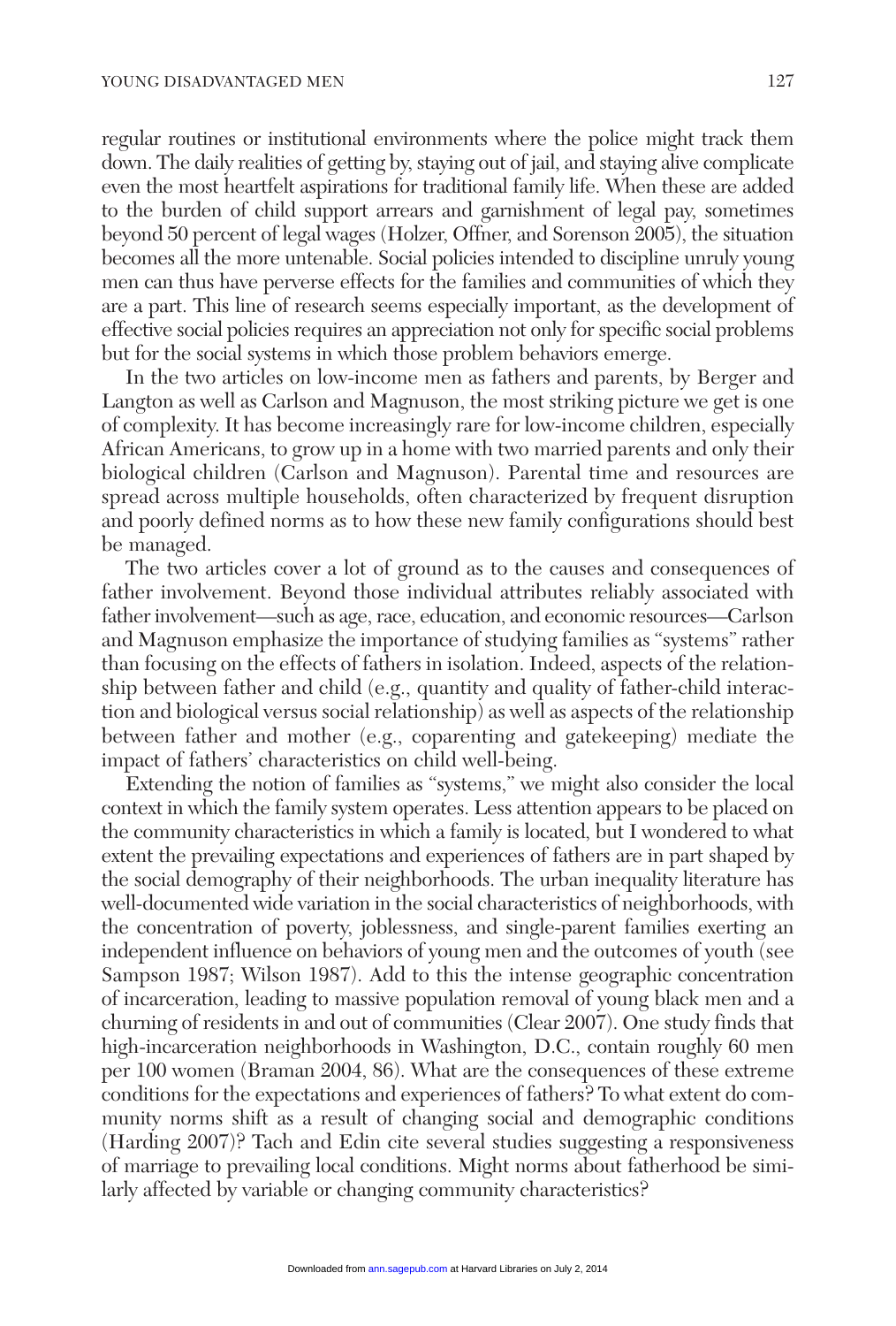The wide range of individual and relational factors that shape fathers' involvement presents a complex portrait, and one not easily distilled in a few short sound bites. Nevertheless, I found myself wondering whether it might be possible to estimate relative magnitudes for the various pathways, as a way of moving us toward more effective policy intervention. What are the expected effects of raising paternal age by five years, for example, relative to increasing education to a high school degree? What dollar amount in income would it take to compensate for the negative effects of incarceration status (ignoring for the moment that the effect of the latter often runs through the former)? Is there some level at which the quality of father-child interaction can outweigh a shortage of economic resources? Moving beyond a catalog of what matters to *how much* each matters would help us to identify where and how targeted policy interventions might maximize their impact.

Given the nascency of much of this literature, as well as limitations of the existing data, it may be unrealistic to think about generating such precise effect sizes. Nevertheless, as a programmatic goal, this would seem to be a useful exercise for considering which of these factors matter most and which might be amenable to influence through social policy (Isaacs, Sawhill, and Thomas 2009).

The complexity of contemporary family relations represents a challenge for both research and policy, as traditional ways of thinking about, measuring, and intervening into the family system become quickly outdated. At the same time, the accumulation of research in this field has provided certain clear insights that, given sufficient political will, could be the target of effective policy intervention. The primacy of men's economic resources, in particular, emerges in this literature as a central predictor of entry into marriage, involvement with children, and child well-being. Though solving the employment problems of young lesseducated men is no simple matter, any cost-benefit analysis of possible interventions should take into account the positive spillover effects for families and children. In considering the specific dilemmas facing low-income black men, the imposing presence of the criminal justice system cannot be overstated. To be sure, poor families and communities have been disproportionately victimized by crime and violence, suggesting that police and court interventions play a much-needed role in restoring and maintaining order. Nevertheless, as research accumulates as to the harmful collateral consequences of our punitive crime policies—for ex-offenders, their families, their children, and their communities—greater attention to possible alternatives is warranted. Particularly in the case of nonviolent drug offenders, who make up a large and growing fraction of the black men admitted to prison each year, evidence suggests that community-based treatment programs represent a far more effective strategy for dealing with the problems of addiction and reducing future recidivism. Given the substantial financial and social costs of incarceration, investments in less expensive and more effective prevention and treatment efforts are worth serious exploration.

Amid the growing flexibility and complexity of the contemporary family, fathers continue to play an integral role. Recognizing the barriers facing young low-income men with respect to achieving stability in employment, marriage, and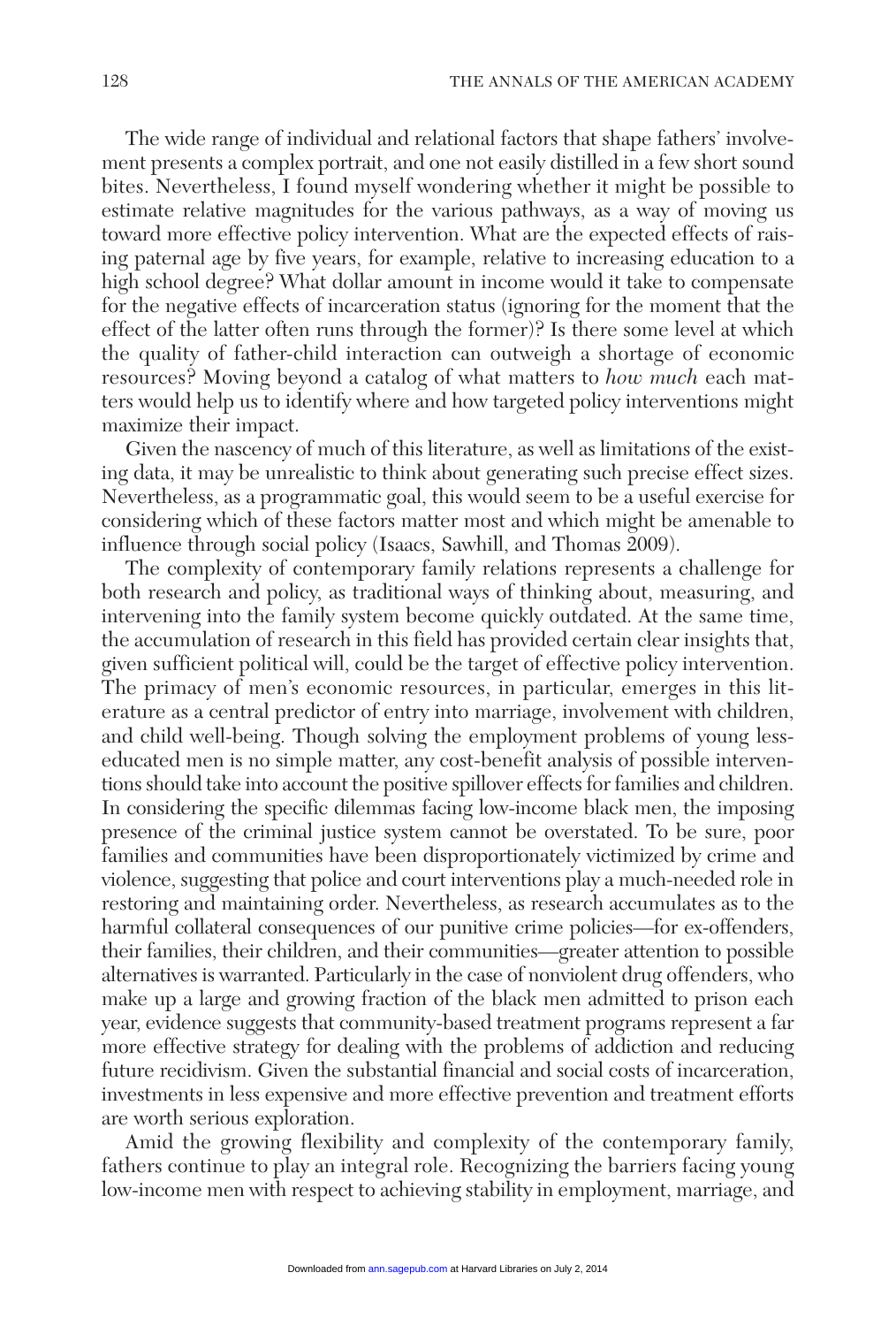their relationships with their children represents an important goal for social policy. The articles in this volume represent an admirable step in this direction.

## **Notes**

1. According to Heckman and LaFontaine (2007, Web appendix), prison GED recipients now account for more than 10 percent of all GED certificates issued in the United States each year. Among blacks, 21 percent of all GEDs issued in 2005 were obtained in prison.

2. Pager (2007) discusses the ways in which criminal records can be viewed as "negative credentials." The credential of a criminal record, like educational or professional credentials, constitutes a formal and enduring classification of social status, which can be used to regulate access and opportunity across numerous social, economic, and political domains (see pp. 32–37).

## References

- Bernhardt, Annette, Martina Morris, Mark Handcock, and Marc Scott. 2001. *Divergent paths: Economic mobility in the new American labor market*. New York, NY: Russell Sage Foundation.
- Braman, Donald. 2004. *Doing time on the outside: Incarceration and family life in urban America*. Ann Arbor: University of Michigan Press.
- Cameron, Stephen V., and James J. Heckman. 1993. The nonequivalence of high school equivalents. *Journal of Labor Economics* 11 (1): 1–47.
- Carlson, Marcia, Sara McLanahan, and Paula England. 2004. Union formation in fragile families. *Demography* 41 (2): 237–61.
- Clear, Todd. 2007. *Imprisoning communities: How mass incarceration makes disadvantaged neighborhoods worse*. New York, NY: Oxford University Press.
- Comfort, Megan. 2007. *Doing time together: Love and family in the shadow of the prison*. Chicago, IL: University of Chicago Press.
- Edin, Kathryn, and Maria Kefalas. 2005. *Promises I can keep: Why poor women put motherhood before marriage*. Berkeley: University of California Press.
- Goffman, Alice. 2009. On the run: Wanted men in a Philadelphia ghetto. *American Sociological Review* 74 (3): 339–57.
- Harding, David. 2007. Cultural context, sexual behavior, and romantic relationships in disadvantaged neighborhoods. *American Sociological Review* 72 (3): 341–64.
- Heckman, James, and Paul LaFontaine. 2006. Bias corrected estimates of GED returns. *Journal of Labor Economics* 24 (3): 661–700.
- Heckman, James, and Paul LaFontaine. 2007. The American high school graduation rate: Trends and levels. IZA Working Paper #3216, Institute for the Study of Labor (IZA), Bonn, Germany.
- Holzer, Harry, Paul Offner, and Elaine Sorensen. 2005. What explains the continuing decline in labor force activity among young black men? *Labor History* 46 (1): 37–55, n. 3.
- Isaacs, Julia, Isabel Sawhill, and Adam Thomas. 2009. *Mapping the social genome: A project proposal*. Washington, DC: Brookings Institution.
- Meisenheimer, Joseph R., II. 1998. The services industry in the "good" versus "bad" jobs debate. *Monthly Labor Review* 121 (2): 22–47.
- Mishel, Lawrence, and Joydeep Roy. 2006. *Rethinking high school graduation rates and trends*. Washington, DC: Economic Policy Institute.
- Moynihan, Daniel Patrick. 1965. *The Negro family: A case for national action*. Washington, DC: Office of Policy Planning and Research, U.S. Department of Labor. (Reprinted in Lee Rainwater and William L. Yancey, *The Moynihan Report and the politics of controversy*, Cambridge, MA: MIT Press, 1967.)
- Pager, Devah. 2007. *Marked: Race, crime, and finding work in an era of mass incarceration*. Chicago, IL: University of Chicago Press.
- Pettit, Becky, and Bruce Western. 2004. Mass imprisonment and the life course: Race and class inequality in U.S. incarceration. *American Sociological Review* 69 (2): 151–69.